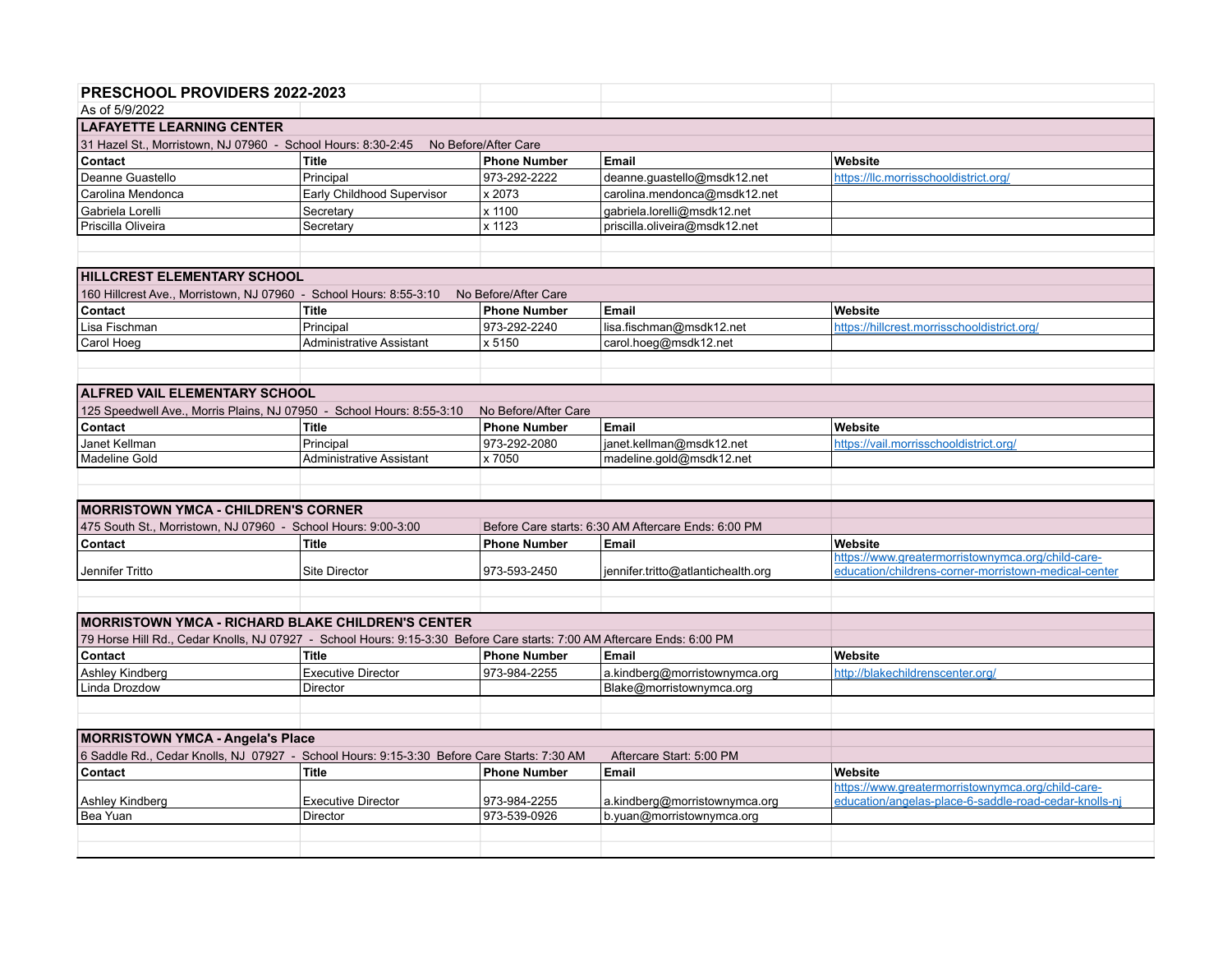| Robert C. Grant Head Start Center of Morris County                                                                                        |                                     |                      |                                                                                                                                         |                                                          |  |  |  |
|-------------------------------------------------------------------------------------------------------------------------------------------|-------------------------------------|----------------------|-----------------------------------------------------------------------------------------------------------------------------------------|----------------------------------------------------------|--|--|--|
| One Medical Dr., Morris Plains, NJ 07850 - School Hours: 9:15-3:30                                                                        |                                     | No Before/After Care |                                                                                                                                         |                                                          |  |  |  |
| Contact                                                                                                                                   | <b>Title</b>                        | <b>Phone Number</b>  | Email                                                                                                                                   | Website                                                  |  |  |  |
| Susan O'Donnell                                                                                                                           | <b>Executive Director</b>           | 973-989-1430         | susano@headstartmc.org                                                                                                                  | https://www.headstartmc.org/                             |  |  |  |
| Marianne Perry                                                                                                                            | <b>CAC Site Director</b>            | x357                 | mariannep@headstartmc.org                                                                                                               |                                                          |  |  |  |
| Amy Tousley                                                                                                                               | <b>Education Manager</b>            | x325                 | amyt@headstartmc.org                                                                                                                    |                                                          |  |  |  |
| Ivonne Rivera                                                                                                                             | <b>Family Engagement Specialist</b> | x201                 | ivonner@headstartmc.org                                                                                                                 |                                                          |  |  |  |
| Luz Martinez                                                                                                                              | <b>Family Engagement Specialist</b> | x341                 | luzm@headstartmc.org                                                                                                                    |                                                          |  |  |  |
| Theresa Alonzo                                                                                                                            | Family Services Manager             | x315                 | theresaa@headstartmc.org                                                                                                                |                                                          |  |  |  |
| Joanna Bermeo                                                                                                                             | Special Services Coordinator        | x341                 | joannab@headstartmc.org                                                                                                                 |                                                          |  |  |  |
| Leslie Puente                                                                                                                             | Administrative Assistant            | x344                 | lesliep@headstartmc.org                                                                                                                 |                                                          |  |  |  |
|                                                                                                                                           |                                     |                      |                                                                                                                                         |                                                          |  |  |  |
|                                                                                                                                           |                                     |                      |                                                                                                                                         |                                                          |  |  |  |
| <b>THE SALVATION ARMY</b>                                                                                                                 |                                     |                      |                                                                                                                                         |                                                          |  |  |  |
|                                                                                                                                           |                                     |                      | 95 Spring St., Morristown, NJ 07960 - School Hours: 7:45-2:00 Before Care Starts: 7:00 AM Aftercare Ends: 5:00 PM (For Students Only)   |                                                          |  |  |  |
| Contact                                                                                                                                   | <b>Title</b>                        | <b>Phone Number</b>  | Email                                                                                                                                   | Website                                                  |  |  |  |
|                                                                                                                                           |                                     |                      |                                                                                                                                         | https://easternusa.salvationarmy.org/new-                |  |  |  |
| Dorian Restrepo                                                                                                                           | Site Director                       | 973-539-2700         | Dorian.restrepo@use.salvationarmy.org                                                                                                   | iersey/morristown/our-programs/                          |  |  |  |
| Alexandra Sanchez                                                                                                                         | <b>Family Worker</b>                |                      |                                                                                                                                         |                                                          |  |  |  |
|                                                                                                                                           |                                     |                      |                                                                                                                                         |                                                          |  |  |  |
|                                                                                                                                           |                                     |                      |                                                                                                                                         |                                                          |  |  |  |
| <b>TEMPLE B'NAI OR</b>                                                                                                                    |                                     |                      |                                                                                                                                         |                                                          |  |  |  |
|                                                                                                                                           |                                     |                      | 60 Overlook Rd., Morristown, NJ 07960 - School Hours: 9:15-3:30 Before Care Starts: 8:00 AM Aftercare Ends: 5:00 PM (For Students Only) |                                                          |  |  |  |
| Contact                                                                                                                                   | <b>Title</b>                        | <b>Phone Number</b>  | Email                                                                                                                                   | Website                                                  |  |  |  |
| Mary Fernandez                                                                                                                            | President                           | 973-539-4539         | president@templebnaior.org                                                                                                              | https://templebnaior.org/learn/preschool/                |  |  |  |
| Barbara Kavadias                                                                                                                          | <b>Executive Director</b>           | 973-539-4539 x101    | execdirector@templebnaior.org                                                                                                           |                                                          |  |  |  |
| Caitlin Saunders                                                                                                                          | <b>Preschool Director</b>           | 973-267-6424         | preschool@templebnaior.org                                                                                                              |                                                          |  |  |  |
| Laila Sebiri                                                                                                                              | Parent Liaison Admin                | 973-539-4539 x113    | laila@templebnaior.org                                                                                                                  |                                                          |  |  |  |
|                                                                                                                                           | Pre-School Admin/Spanish            |                      |                                                                                                                                         |                                                          |  |  |  |
| Cristina Vargas                                                                                                                           | Support                             | 973-539-4539         |                                                                                                                                         |                                                          |  |  |  |
|                                                                                                                                           |                                     |                      |                                                                                                                                         |                                                          |  |  |  |
|                                                                                                                                           |                                     |                      |                                                                                                                                         |                                                          |  |  |  |
| <b>MADISON AREA YMCA: F.M. KIRBY CHILDREN'S CENTER</b>                                                                                    |                                     |                      |                                                                                                                                         |                                                          |  |  |  |
| 54 East St., Madison, NJ 07940 - School Hours: 07:45-2:00 Before Care Starts: 7:00 AM Aftercare Ends: 6:00 PM<br>(For Students Only)      |                                     |                      |                                                                                                                                         |                                                          |  |  |  |
| Contact                                                                                                                                   | Title                               | <b>Phone Number</b>  | Email                                                                                                                                   | Website                                                  |  |  |  |
|                                                                                                                                           |                                     |                      |                                                                                                                                         | https://www.madisonareaymca.org/childcare-education/f-m- |  |  |  |
| Kare Matrisciano                                                                                                                          | Director                            | 973-377-4945 x3227   | kmatrisciano@madisonymca.org                                                                                                            | kirby-children's-center                                  |  |  |  |
| Rosemary Adamo                                                                                                                            | <b>Associate Director</b>           | x3224                | radamo@madisonymca.org                                                                                                                  |                                                          |  |  |  |
| Frances Roman                                                                                                                             | Director of Business Operations     | x3222                | froman@madisonymca.org                                                                                                                  |                                                          |  |  |  |
|                                                                                                                                           |                                     |                      |                                                                                                                                         |                                                          |  |  |  |
|                                                                                                                                           |                                     |                      |                                                                                                                                         |                                                          |  |  |  |
| <b>CORNERSTONE FAMILY PROGRAMS: MORRISTOWN NEIGHBORHOOD HOUSE</b>                                                                         |                                     |                      |                                                                                                                                         |                                                          |  |  |  |
| 12 Flagler St., Morristown, NJ 07960 - School Hours: 7:45-2:00<br>Before Care Starts: 7:30 AM Aftercare Ends: 5:00 PM (For Students Only) |                                     |                      |                                                                                                                                         |                                                          |  |  |  |
| Contact                                                                                                                                   | Title                               | <b>Phone Number</b>  | Email                                                                                                                                   | Website                                                  |  |  |  |
| Marjorie Herbert                                                                                                                          | <b>Associate Executive Director</b> | 973-538-1229         | mherbert@cfp-mnh.org                                                                                                                    | https://cornerstonefamilyprograms.org/                   |  |  |  |
| Shaneya Hackett                                                                                                                           | Director of Children's Services     | 973-538-1229 x23     | shackett@cfp-mnh.org                                                                                                                    |                                                          |  |  |  |
| La'Tasha Lindsey                                                                                                                          | Preschool Manager                   | 973-538-1229         | latashal@cfp-mnh.org                                                                                                                    |                                                          |  |  |  |
|                                                                                                                                           |                                     |                      |                                                                                                                                         |                                                          |  |  |  |